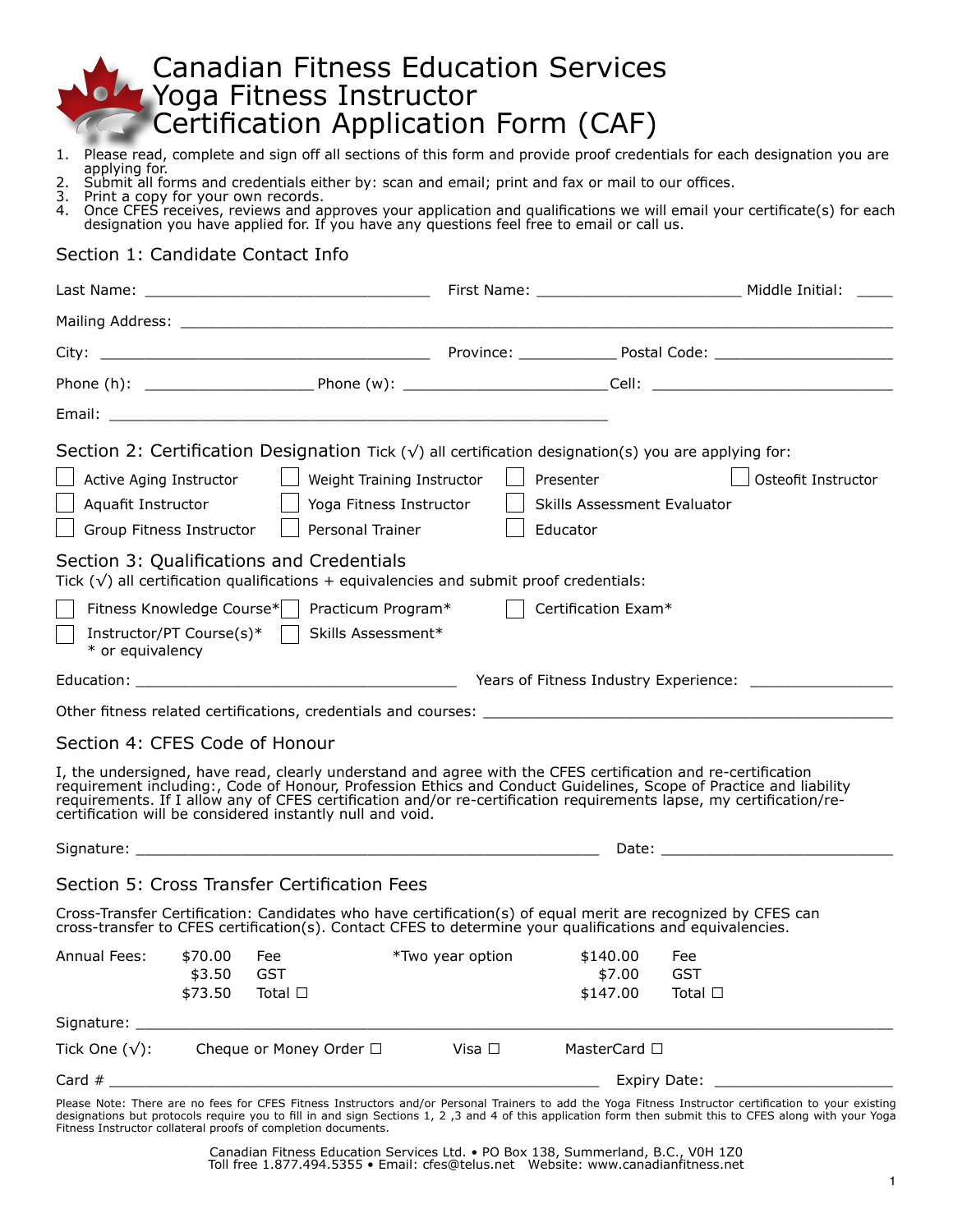# **The CFES National YFI Professional Code of Honour Package**

## **Certification Requirements**

Successfully complete (80% +) of the following CFES program steps or present an equivalent.\*

- 1 CFES Fitness Instructor or Personal Trainer Certification\*;
- 2 Yoga Fitness Instructor Classroom Course\*;
- 3. YFI Practicum Classroom Course or Mentorship Program\*;
- 4. National YFI Exam\*;
- 5. National YFI Skills Assessment\*;
- 6. Maintain current CPR-A minimum and Emergency or Standard First Aid Certifications;
- 7 Maintain annual liability insurance (if required);
- 8. Submit to CFES: CFES Certification Application Form, collateral documents and certification fee;
- 9. Receive CFES Yoga Fitness Instructor Certification.

## **Re-Certification Requirements**

Successfully complete (80% +) of the following or present an equivalent\*.

- 1. Attend eight (8) hours CFES recognized re-certification workshop CECs<sup>\*</sup>;
- 2. Submit twelve verified Yoga Fitness instructional hours\*;
- 3. Maintain CPR; First Aid and annual liability insurance (if insurance required);
- 4. Submit to CFES: CFES Re-Certification Application Form, collateral documents and certification fee;
- 5. Receive CFES Yoga Fitness Instructor Re-Certification.

Two year re-certification option available

# **Professional Ethics and Conduct Guidelines**

#### **As a CFES Certified Yoga Fitness Instructor (YFI) I will be expected to meet the following guidelines: Personal Attributes**

- Have an interest, enthusiasm and commitment to excellence in educating, instructing and mentoring;
- Develop and maintain credibility, sincerity with the participants, peers and managers;
- Demonstrate self-motivation and be able to motivate others;
- Maintain good records;
- Possess good time management skills;
- Perform instruction without bias, conflict of interest, self-gains or vested interest in the instruction outcome;
- Have dedicated time to carry out my instructor role, including availability to students outside class time;
- Be a realistic role model, aiming to demonstrate balance; express honesty, integrity and core values.

### **Communication Skills**

- Possess the skill, knowledge, and ability to communicate well with all involved in the program;
- Clarify and present the Yoga Fitness instruction in a succinct and meaningful manner;
- Interpret and explain Yoga Fitness exercise results to the student;
- Provide an atmosphere that is participant centered, welcoming, caring, supportive and professional;
- Respect privacy and confidentiality during and following your classes and programs;
- Respect professional boundaries regarding appropriate and acceptable language, touching, overall conduct and promotion of programs;
- Understand that swearing, sexual oriented body or verbal language; being untruthful; encouraging gossip; economic maneuvering in sales and copyright infringements are examples of unprofessional or inappropriate conduct.

### **Participant Success:**

- Design, market and present Yoga Fitness programs and classes for apparently adults;
- When an individual enrols in your program they will fill in the basic health screening forms using GAQ or similar approved forms<sup>1</sup> and you will refer clients to the appropriate health/fitness professionals where indicated and to maintain best practices as outlined by the Canadian Fitness Safety Standards  $2$ ;
- Programs and classes will inspire, educate and activate participants to foster a lifelong commitment to active living, fitness and healthy lifestyle;
- Instruction will foster personal participant success based on their realistic personal goals;
- Provide recognition of client at completion of their class set or program in paper, in word, kind deeds.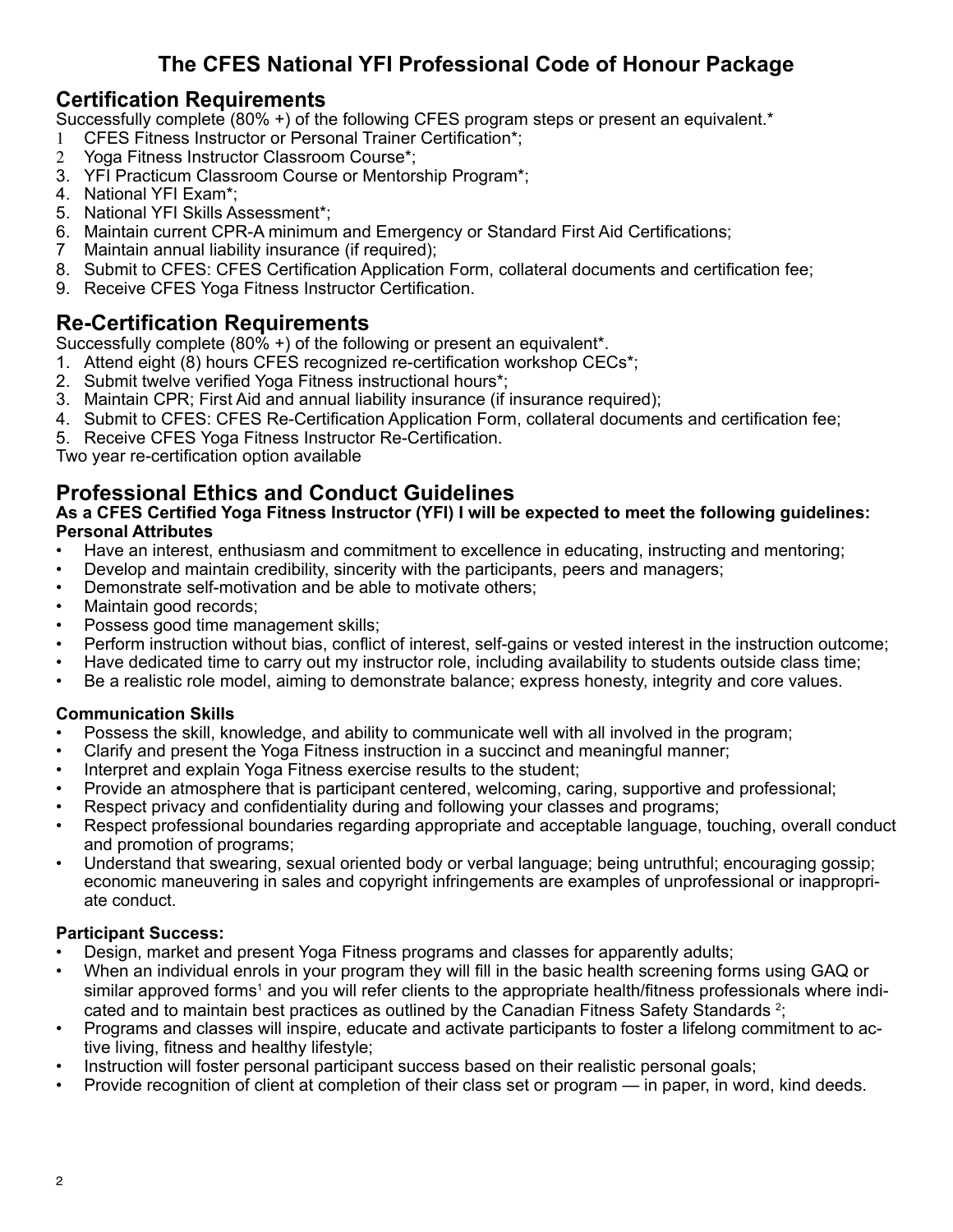### **Technical Skills**

- Understand and instruct within professional scope of practice (see below);
- Have the skill, knowledge, confidence, and ability in instruction;
- Demonstrate a working knowledge and understanding of the CFES model, mission, direction, and focus, follow CFES professional ethics and conduct guidelines for every Yoga Fitness class or program;
- Design and instruct a proper warm-up, a work-out (cardio, strength, endurance) and cool down (flexibility) components for each Yoga Fitness class;
- Provide safe, progressive, balanced, technically proficient program components;
- Possess the ability to determine and work with differing styles of participant learning and abilities;
- Be able to make a judgment whether the participant fitness level is appropriate for class level;
- Provide exercise modifications, alternatives meeting the levels and conditions of participants;
- Provide instruction and modifications for the safe use of common group exercise equipment;
- Provide feedback and encouragement that enhances and promotes participant advancement.

### **Program Effectiveness:**

- Promotion provides clear program descriptions, health benefits and variety of progressive choices for ages and health stages, beginners to advanced Yoga Fitness participants;
- Conduct group exercise and facility orientation sessions for participants;
- Design progressive Yoga Fitness programs for apparently healthy adults that are modifiable for fitness levels and abilities;
- Programs are to produce effective measurable results for the participant;
- Educate regularly with a variety of information for all in class tips, handouts, bulletins, newsletters;
- Respond to individual inquiries and group education on Canada's Food Guide and professionally recognized, credible nutrition resources available on-line and in the community;
- To avoid conflict of interest, it is professional to provide more than one, ideally three, recognized professionals or organizations in answer to participant requests;
- Provide ample opportunity for participants to give feedback on instructor, program, facility. Where deemed reasonable act upon their feedback and let them know they are appreciated for their ideas and interest;
- Keep records of the participant progress and program evaluations; document results for future review.

### **Safety:**

- Have an emergency procedures plan in place where I am teaching, posted in a visible spot with staff, instructor(s) and participants educated in procedures;
- Have or be able to recommend an accredited fitness assessment for interested individuals;
- Participants are asked to sign an informed consent form before entering any program;
- Keep music volume at reasonable levels below 90 decibels, dB and voice100 dB max,10dB above music volume and where possible purchase or use equipment to measure this volume <sup>3</sup>;
- Participants are provided proper instruction for monitoring cardiorespiratory endurance intensity including: correct technique to measure working heart rate in middle of workout, not at the end; how to interpret and use Rate of Perceived Exertion (RPE), as per CFES protocols;
- A target heart rate or perceived exertion chart is on the wall, visible for all to read and ideally provides beats in a 10-second count for beginners, intermediate and advanced levels;
- Participants are shown where water stations, washrooms and emergency exits are. Participants are encouraged to bring water bottles.

### **Professional Credibility:**

- Respect individuality; equality; provide support, include and recognize participants and professionals;
- Promote honesty of feedback, originality of the candidate, and give credit where credit is due;
- Uphold a professional image through conduct and appearance;
- Maintain CFES Yoga Fitness instructor re-certification requirements;
- Advance Yoga Fitness instructor certification add credentials, attend programs, events, network professionals;
- Keep up to date with exercise trends, safety, new programs, techniques, and current research;
- Have regular evaluations of leadership skills, abilities and conduct from participants, peers and supervisors.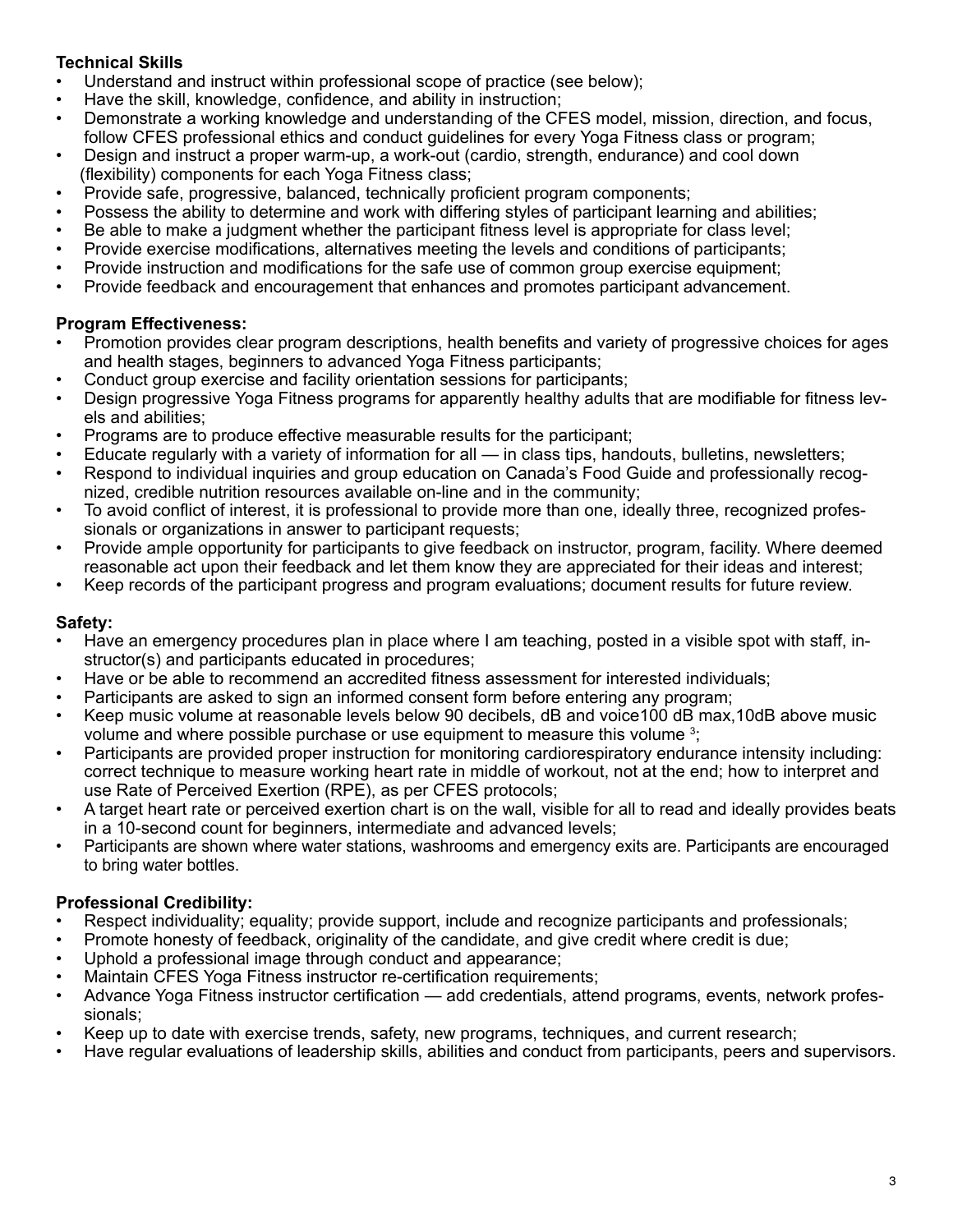# **CFES Yoga Fitness Instructor Scope of Practice**

The CFES Yoga Fitness Instructor certification is meant to provide leaders with the competencies necessary to provide individuals with safe, effective, and appropriate land based fitness programs. These fitness classes will be based on the CFES Performance Standards of a CFES Yoga Fitness Instructor.

### **The CFES Yoga Fitness Instructor will:**

- Provide appropriate Yoga Fitness programs to apparently healthy adults. Apparently healthy adults are (a) those individuals with a clear GAQ or (b) those individuals who have been cleared by a qualified health professional (e.g. medical doctor) for unrestricted physical activity using PAR Med-X, PARmed-X for Pregnancy or similar approved screening tools;
- Provide Yoga Fitness programs for participants who have been appropriately screened using the GAQ+ (apparently healthy adults). The GAQ must be administered each time someone registers for a new semester or program at the front desk or with the instructor;
- Yoga Fitness programs can be provided for participants that answer 'Yes' on the GAQ, as long as they have been medically cleared by a health care professional to participate in 'unrestricted physical activity';
- Provide on-going screening and monitoring of the participants for the duration of the program and provide modifications to accommodate all levels of ability.
- Design, modify, and lead a safe, effective, and appropriate Yoga Fitness program to include a warm-up, work-out (cardio, strength, endurance) and cool down (flexibility) components for each class;
- Provide appropriate exercises based on the needs and physical abilities of the participants;
- Incorporate use of appropriate portable equipment based on the participant's needs, physical abilities and personal fitness goals;
- Answer general healthy eating inquiries based on the Canada's Food Guide to Healthy Eating and Canada's Physical Activity Guide to Healthy Active Living. Provide clients with information and support regarding credible online support tools (Dieticians of Canada). Client requests for advanced nutritional information are to be referred to a Registered Dietician;
- The Yoga Fitness Instructor will NOT provide individualized eating plans or recommendations for supplementation to clients. Clients who indicate interest in these areas will be referred to a Registered Dietician;
- Follow the CFES Professional Ethics and Conduct Guidelines, Scope of Practice, liability education and protection and signed Professional Code of Honour at all times;
- The Yoga Fitness Instructor will provide safe Yoga Fitness programs (proper balance, flow, progression as outlined by CFES protocols) using appropriate exercises and providing modifications based on the needs and physical abilities of participants;
- The Yoga Fitness Instructor specializes in the delivery of group programs and will not provide individualized, personalized training programs. Participants who request, or graduate to more advanced individualized training are to be referred to qualified and certified Personal Trainers.

# **Liability Insurance and the Fitness Professional**

### **Who needs liability insurance?**

As a Yoga Fitness Instructor, you have a professional responsibility to teach within your scope of practice and to protect yourself from the possibility of a law suit from a participant who is injured in a program. While a law suit is only credible if there is intentional misconduct or negligence on the part of the instructor which results in damage or loss to the participant, it is prudent for instructors to be covered personally, or through their employer.

# **Procedures to Protect Against a Negligence Suit**

### **Liability**

Refers to the responsibility to provide services in a reasonable, prudent manner in accordance with current professional standards.

### **Negligence**

Refers to the failure to act as a reasonable and prudent person would under similar circumstances. Negligence is carelessness, inattention, disregard, inadvertence or oversight that was accidental but avoidable.

### **Certification**

- Become certified as an instructor through a provincially and nationally recognized organization like CFES;
- Become certified in CPR and Fitness First Aid. Know emergency procedures for the facility and where the first aid kit is kept;
- Stay current and up to date through continuing education;
- Subscribe to a professionally recognized magazine or journal to keep up on current literature.